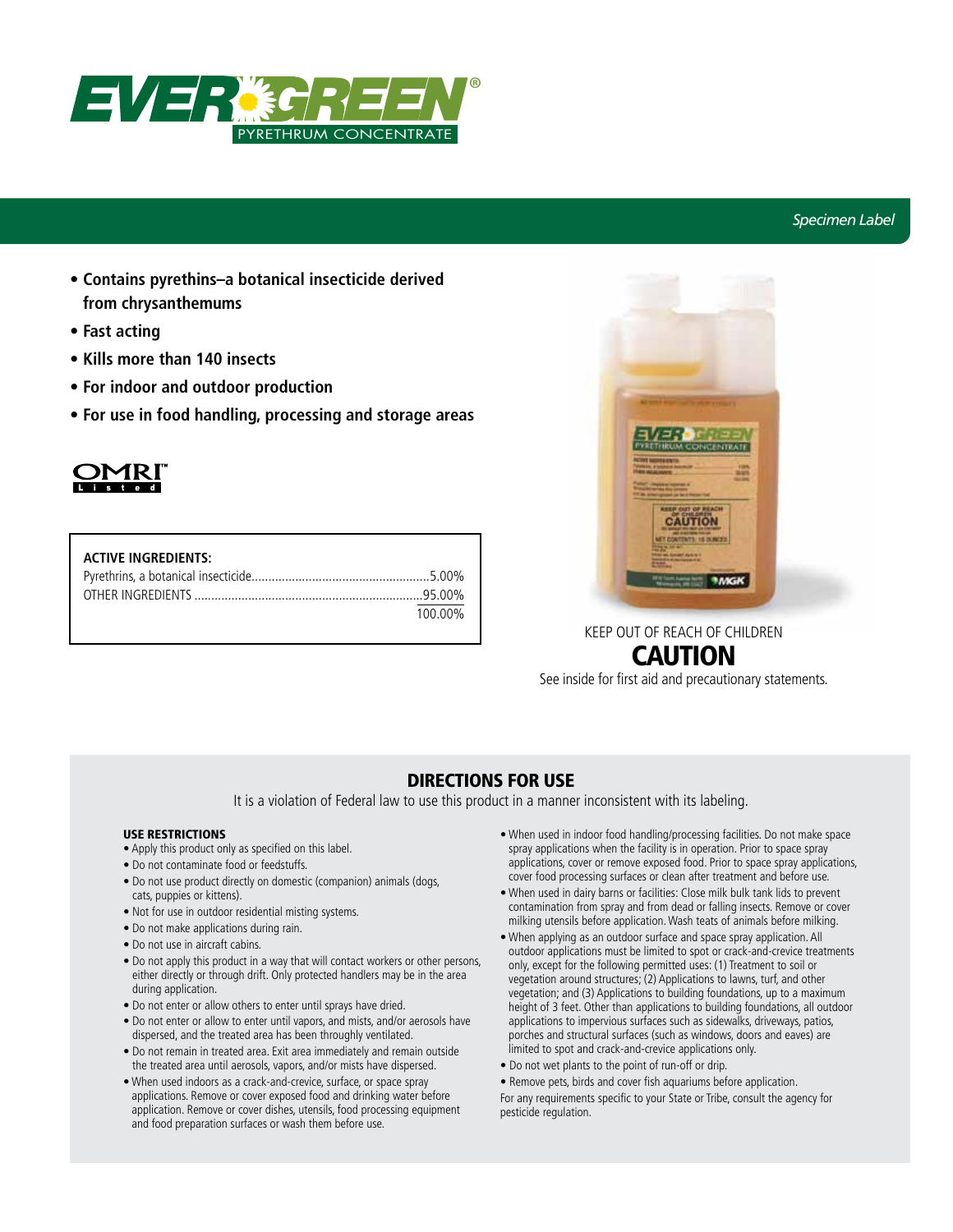#### AGRICULTURAL USE REQUIREMENTS

Use this product only in accordance with its labeling and with the Worker Protection Standard, 40 CFR, Part 170. This Standard contains requirements for the protection of agricultural workers on farms, forests, nurseries, and greenhouses, and handlers of agricultural pesticides. It contains requirements for training, decontamination, notification, and emergency assistance. It also contains specific instructions and exceptions pertaining to the statements on this label about personal protective equipment (PPE), and restricted-entry interval. The requirements in this box only apply to uses of this product that are covered by the Worker Protection Standard.

Do not enter or allow worker entry into treated areas during the restricted entry interval (REI) of 12 hours.

#### NON-AGRICULTURAL USE REQUIREMENTS

The requirements in this box apply to uses of this product that are NOT within the scope of the Worker Protection Standard for agricultural pesticides (40 CFR, Part 170). The WPS applies when this product is used to produce agricultural plants on farms, forests, nurseries, or greenhouses.

Keep unprotected persons out of treated areas until sprays have dried.

Canneries Casinos

Closets

Colleges

**Centers** 

Dairies

Diners

Circuses

Corrals

Curbs

PPE required for early entry to treated areas (that is permitted under Worker Protection Standard and that involves contact with anything that has been treated, such as plants, soil, or water), is:

Long sleeved shirt and long pants;

Chemical-resistant gloves, such as Barrier Laminate, Nitrile Rubber, Neoprene Rubber, or Viton;

Shoes plus socks.

For any requirements specific to your State or Tribe, consult the agency for pesticide regulation.

Wear protective clothing when using or handling this product to help avoid exposure to eyes and skin. Eye protection, gloves, a long-sleeved shirt and long pants are recommended.

Allow spray to dry before allowing adults, children or pets on treated areas.

For any requirements specific to your State or Tribe, consult the agency responsible for pesticide regulation.

#### INDOOR AREAS for use in and around:

| Aircraft (not<br>aircraft cabins)           |
|---------------------------------------------|
| <b>Animal Areas</b><br>and Quarters         |
| Animal Control<br>Centers                   |
| <b>Animal Shelters</b>                      |
| Apartments                                  |
| Arcades                                     |
| <b>Assisted Living</b><br><b>Facilities</b> |
| Attics                                      |
| Auditoriums                                 |
| <b>Bakeries</b>                             |
| Barns                                       |
| Bars                                        |
| <b>Basements</b>                            |
| <b>Bathrooms</b>                            |
| <b>Beverage Plants</b>                      |
| <b>Boats</b>                                |
| <b>Bottling Plants</b>                      |
| <b>Breweries</b>                            |
| <b>Brewery Warehouses</b>                   |
| <b>Buildings</b>                            |
| <b>Buses</b>                                |
| Cabinets                                    |
| Cabins                                      |
| Cafeterias                                  |
| Campers                                     |

Cattle Barns Cattle Stalls Churches Circus Tents City Missions Classrooms Club Houses Coffee Shops Commercial Buildings Communication Concession Stands Condominiums Court Houses Crawl Spaces Crematoriums Dairy Stalls and Holding Areas Day Care Centers Delicatessens Department Stores Dog Houses Dwellings Egg Processing Plants Factories False Ceilings Food Processing Plants Food Storage Areas Freight Containers Frozen Food Plants Fruit Packing Sheds Funeral Parlors Garages Garbage Bins Garbage Cans Garbage Compactors Garbage Trucks Gas Stations Grain Elevators Grain Harvesting and Handling Equipment Grain Mills Granaries Grocery Stores Health Care Facilities Herb Drying and Processing Facilities Herb Warehouses

Drugstores Dumpsters

Homes Horse Stables and Barns Horse Trailers Hospices Hospitals Hotels Indoor Eating **Establishments** Industrial Installations Institution Dining Areas Institutions Jails Kennels Laboratories Laundromats Lavatories Libraries Liquor Stores Livestock Barns Livestock Hauling Equipment Loafing Sheds Locker Rooms Mausoleums Meat Packing Plants Mess Halls Milk Rooms

Milking Parlors Mills Mini Storage Mobile Canteens Mobile Canteens Mobile Homes Morgues **Mortuaries** Motels Movie Theaters Museums Mushroom Processing Areas Nursing Homes Office Buildings Other Public Buildings Parking Garages Passenger Railroad Cars Peanut Warehouses Pool Halls Poultry Houses Poultry Plants Pounds Prisons Public Storages Rabbit Processing Plants

Railroad Cars Recreational Vehicles Research Animal **Ouarters** Restaurants Retail Stores Rice Mills Schools Seed Production Facilities Seed Warehouses Ship Holds Ships Smoke Shops Spice Plants Spice Production Facilities Sports Stadiums Stables Storage Bins (areas) Storage or Processing Areas that contain Dried Fruit Products Stores Supermarkets Swine Houses Taverns

Textile Mills and Warehouses **Theaters** Tobacco Factories Tobacco Warehouses Tool Sheds Trains Transportation Equipment Truck Trailers Trucks Tunnels Universities USDA Inspected Facilities Utilities Utility Rooms Vending Machines Veterinary Hospitals Wall and Equipment Voids Warehouses Washrooms Wheat Mills Wholesale Stores Wine Cellars Wineries Zoos

#### OUTDOOR AREAS for use in and around:

Alleys Amphitheaters Amusement Parks Athletic Fields (baseball, football, soccer) Back Yards **Balconies** Baseball Fields Bleachers Bridges

Campgrounds Car Washes Construction Sites Courtyards Drive-In Restaurants Drive-In Theaters Dumpsters Other Buildings Fair Grounds Feedlots Front Yards Game Fields Garbage Dumps Gardens Gazebos Golf Courses

Exterior of Homes and Grandstands Greenhouses Junk Yards Kennels Levees Livestock Pasture Manure Piles Outdoor Eating **Establishments** Outdoor Growing **Crops** 

Parking Lots Parks Patios Playgrounds Racetracks Ranges Recreation Areas Rest Areas Roadsides Rooftops

Sanitary Sewers (manholes) School Yards Side Walks Side Yards **Stadiums** Tennis Courts Trees, Shrubs, Flowers and Foliage Plants Truck Stops

Underpasses Urban Areas Utility Rooms **Outdoors** Weigh Stations Wild Animal Parks Wood Piles Zoos and Other Similar Areas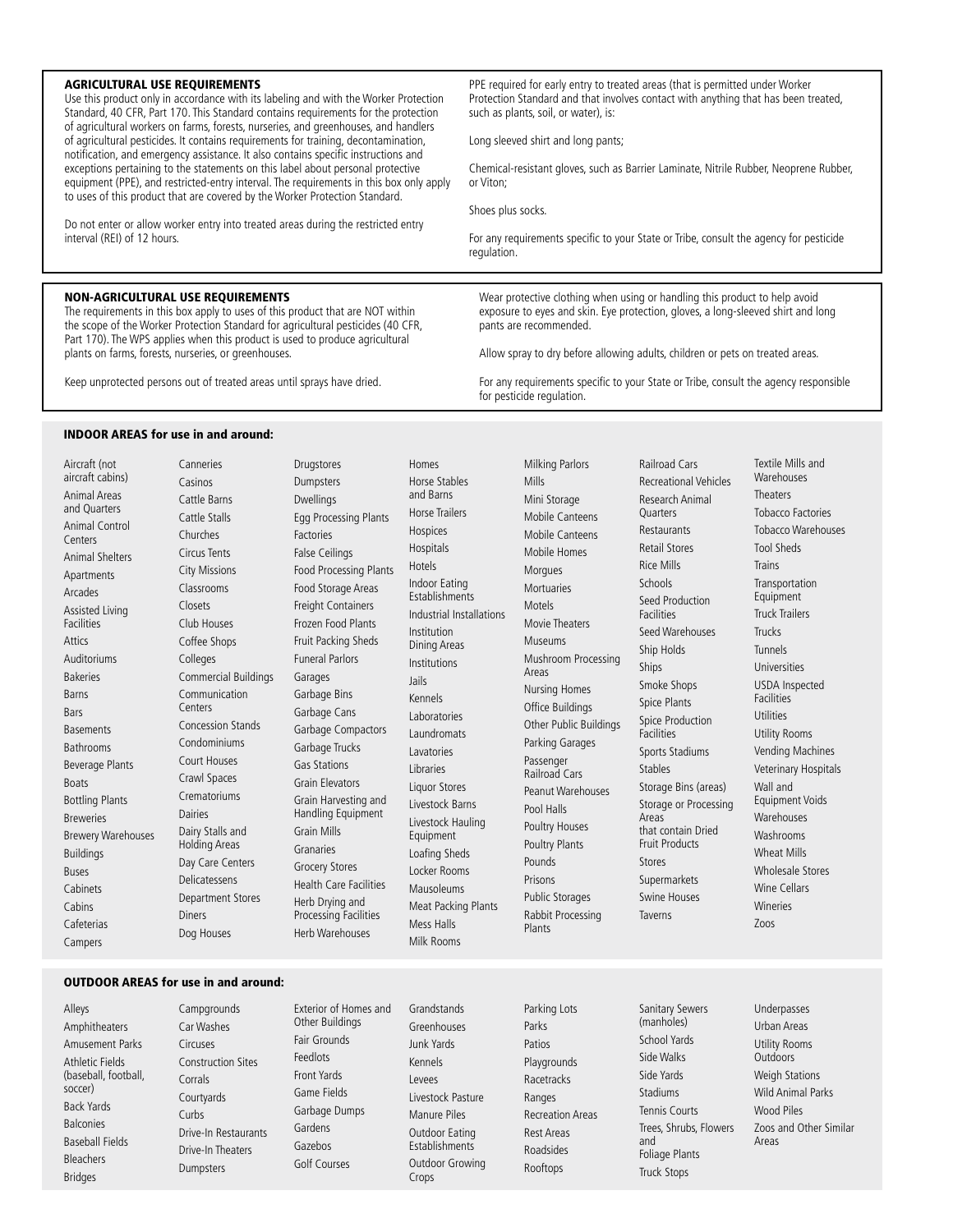#### FOR USE ON:

| Beefalo        | Cattle – beef and | Elk     | Hogs      | Mules     | Poultry | Roosters |
|----------------|-------------------|---------|-----------|-----------|---------|----------|
| <b>Birds</b>   | milking           | Emus    | Horses    | Ostrich   | Pullets | Sheep    |
| <b>Buffalo</b> | Chickens          | Exotics | Lambs     | Oxen      | Quail   | Swine    |
| Calves         | Donkeys           | Geese   | Livestock | Pheasants | Ratites | Turkeys  |
|                | <b>Ducks</b>      | Goats   | Llamas    | Ponies    |         |          |

#### TO KILL THE FOLLOWING INSECTS:

**IMPORTANT NOTE:** It is recommended that the final spray mix be buffered to a pH of 5.5 - 7.0. Outside of this range pyrethrins can degrade and the product will lose effectiveness.

To avoid possible harm to honey bees and other beneficial insects, it is advisable to apply when the non-target insects are least active.

Pyrethrins degrade rapidly in sunlight. To ensure the best performance, coverage is key. Use spray equipment that will provide the best coverage and direct contact with as many insects as possible.

TANK MIX: This product may be tank mixed with other insecticides, acaricides, fungicides, adjuvants, and wetting agents. This application should conform to accepted use precautions and directions for both products. Tank mix applications must be made in accordance with the more restrictive of label limitations and precautions. No label application rates may be exceeded. This product cannot be mixed with any product with label prohibitions against such mixing.

Prior to tank mixing, a compatibility test should be conducted using the proper proportions of products and water to ensure the physical compatibility of the mixture.

**PHYTOTOXICITY NOTE:** Plant safety is an important consideration when using insecticides in a greenhouse. However, it is not possible to evaluate the phytotoxicity of Evergreen® Pyrethrum Concentrate on numerous plant varieties that may react differently to insecticides in different growth stages or under varying environmental conditions. Before making widespread applications of Evergreen® Pyrethrum Concentrate or tank mix combinations, treat a limited number of plants and observe for phytotoxicity over a 10-day period.

**FOR GROWING CROPS IN GREENHOUSES AND NURSERIES:** Apply 4.5 to 18 fluid ounces per acre (333 ml to 1,331 ml/Ha) by ground equipment in sufficient water for thorough coverage. This product may be applied by air at the rate of 4.5 to 18 fluid ounces per acre (333 ml to 1,331 ml/Ha) in a minimum of 20 gallons (75.6L) of water. Mix only enough for immediate use. Spraying should begin when insects first appear. Do not wait until plants are heavily infested. Do not apply more than 1 time per day.

**ORNAMENTALS:** Including: African Violet, Ageratum, Aster, Azalea, Begonia, Calceolaria, Calendula, Calla, Camellia, Carnation, Ceanothus, Cineraria, Chrysanthemum, Coleum, Cyclamen, Cypress, Daffodil, Dahlia, Delphinium, Dogwood, Elm, Eucalyptus, Fern, Ficus, Foliage Plants, Fuchsia, Gardenia, Geranium, Gladiolus, Gloxinia, Gypsophila, Holly, Hyacinth, Hydrangea, Iris, Lily, Maidenhair Fern, Marigold, Narcissus, Palm, Pansy, Peony, Pelargonium, Petunia, Philodendron, Phlox, Pine, Pyracantha, Rhododendron, Roses, Rubber Plant, Snapdragon, Sweet Pea, Tulips, Viburnum, Wandering Jew, Yew, Zinnia and Andromeda, Arborvitae, Ash, Beech, Birch, Boxwood, Cotoneaster, Crabapple, Euonymus, Fir, Firethorn, Forsythia, Hawthorn, Hemlock, Hickory, Honey Locust, Horse Chestnut, Juniper, Larch, Laurel, Lilac, Linden, Mimosa, Myrtle, Oak, Pine, Privet, Tulip Tree, Viburnum, Willow.

#### **FOR USE ON GREENHOUSE FRUIT, VEGETABLE, FLOWER AND FOLIAGE PLANTS:**

Combine 16 to 32 fluid ounces with 100 gallons (1.25 ml to 2.50 ml/L) of water for applications with conventional sprayers, or 7 to 15 ml ( $1/4 - 1/2$  of a fluid ounce) per gallon (2 ml to 4 ml/L) of water for applications with handheld or backpack sprayers.

#### **FOR USE OUTDOORS ON TREES, SHRUBS, FLOWERS AND FOLIAGE PLANTS:**

Combine 16 to 32 fluid ounces of Evergreen® Pyrethrum Concentrate with 100 gallons of water for applications with conventional sprayers or 16 to 32 fluid ounces of Evergreen® Pyrethrum Concentrate with 10 gallons of water for applications with low volume mist blowers or 1/4 - 1/2 of a fluid ounce per gallon water for applications with handheld or backpack sprayers.

**FOR USE ON AND AROUND LISTED OUTDOOR AREAS:** To kill insects on Turf, Ornamental Plants, Gardens, Landscaping, Foundation Walls and Perimeters mix 1/4 to 1/2 of a fluid ounce of Evergreen<sup>®</sup> Pyrethrum Concentrate per gallon of water for applications with compressed air sprayers or pump driven sprayers.

**FOR USE IN VEGETABLE AND TRUCK GARDENS:** For commercial production of listed crops to kill listed insects dilute ¼ to ½ fluid ounces of EVERGREEN Pyrethrum Concentrate per gallon of water (2 ml/ L of water to 4 ml/L of water). Apply diluted solution with all types of agricultural sprayers, including compressed air sprayers or pump driven sprayers.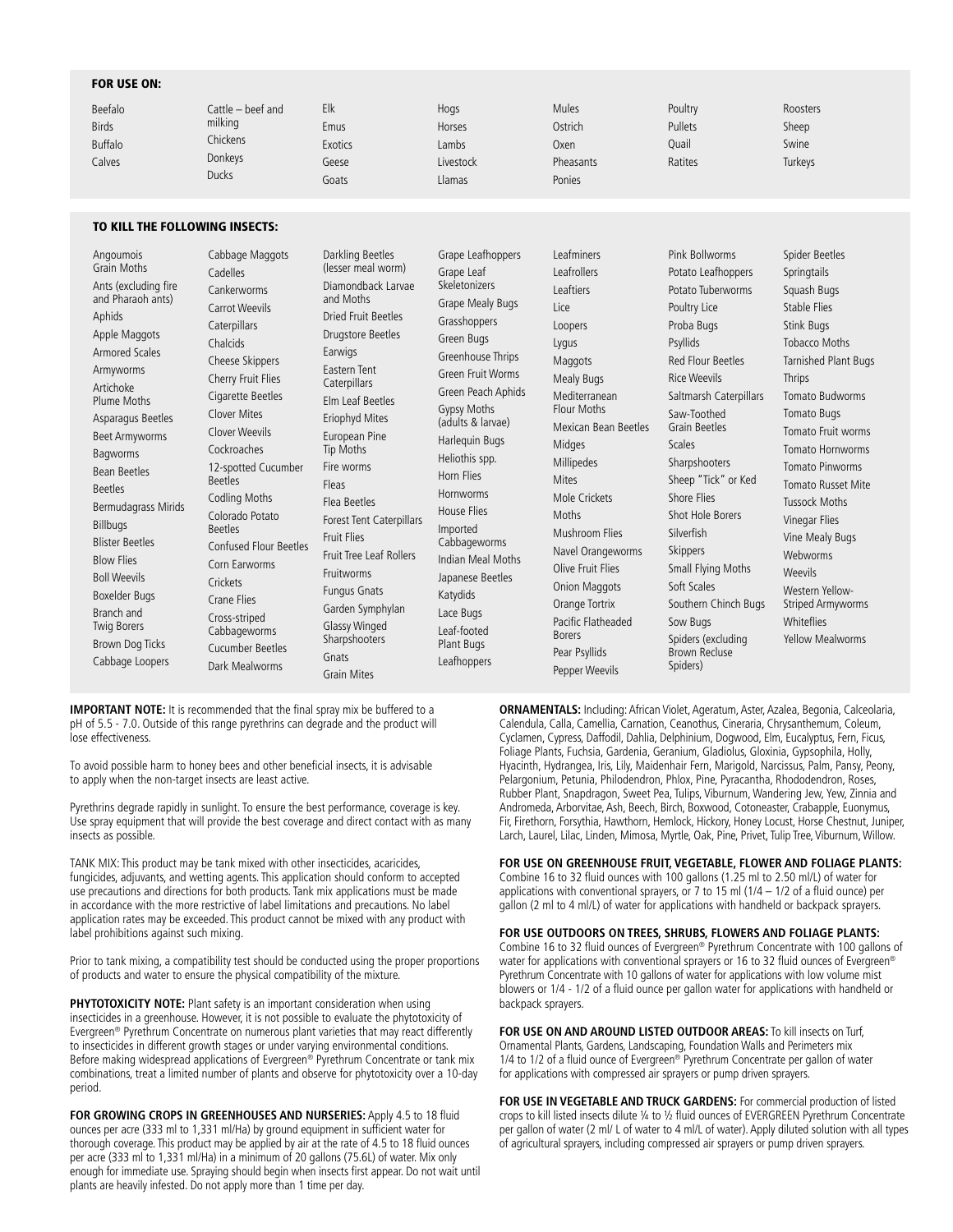**USE INDOORS ON TREES, SHRUBS, FLOWERS AND FOLIAGE PLANTS:** Combine 16 to 32 fluid ounces of Evergreen® Pyrethrum Concentrate with 100 gallons of water for applications with conventional sprayers or 1/4 to 1/2 of a fluid ounce of Evergreen<sup>®</sup> Pyrethrum Concentrate per gallon of water for applications with handheld or backpack sprayers.

**FOR USE ON HARVESTED FRUITS AND VEGETABLES:** Apples, Blackberries, Blueberries, Boysenberries, Cherries, Crabapples, Currants, Dewberries, Figs, Gooseberries, Grapes, Guavas, Loganberries, Mangoes, Muskmelons, Oranges, Peaches, Pears, Peas, Pineapples, Plums, Raspberries, Tomatoes.

#### **DIRECT SPRAY TO FRUITS IN BASKETS, ON TRUCKS OR IN PROCESSING PLANTS:**

To kill Drosophila spp., Tephritid spp., Fruit Flies, Vinegar Flies and other nuisance pests, dilute this concentrate at the rate of 1 part with 900 parts water (1 pint with 125 gallons of water). Thoroughly mix the emulsion in the spray tank and treat as follows:

- 1) Apply liberally to fruits and vegetables in baskets, on trucks and in plants. Use sprayers at a high pressure for applying at the rate of five or six pints of diluted spray to a 2-ton load of produce. Direct the spray for maximum coverage of the baskets or hampers. It is important to spray between and beneath the containers.
- 2) Spray the raw stock stacked in the yard.
- 3) Dip baskets in the diluted spray, after dumping the produce to kill adhering larvae and pupae.

#### USE DIRECTIONS FOR INDOOR APPLICATIONS

Remove pets and birds and cover fish aquariums before spraying.

Kills only at time of application. Listed insect pests must be directly contacted to be effective.

Do not apply this product in patient rooms or in any rooms while occupied by the elderly or infirm. Patients should be removed prior to treatment. If application is done as a surface spray, patients may re-enter once the spray has dried. If application is done as a space spray, patient rooms should be thoroughly ventilated for 2 hours following spraying, and before returning patients to treated areas.

Do not apply in institutions (including libraries, schools, sports facilities, etc.) in the immediate area where occupants are present. Do not apply to classrooms while in use. Vacate rooms prior to treatment. If application is done as a surface spray, rooms should be thoroughly ventilated for 2 hours following spraying, and before re-entering treated areas.

**FOOD AREA USE:** Avoid contamination of food or feedstuffs. Do not apply directly to food. In the home all food processing surfaces, dishes and utensils should be covered during treatment or thoroughly washed before use.

#### SURFACE SPRAY:

**FOR USE AS A SURFACE SPRAY IN LISTED INDOOR AREAS:** To kill accessible, exposed stages of listed crawling insects, dilute 1 - 3 fluid ounces of concentrate with one gallon of water, mix well and apply as a coarse wetting spray at the rate of 1 gallon of spray mixture per 750 square feet of surface. To ensure maximum kill of listed crawling insects, spray thoroughly into all cracks, moldings, crevices, walls, floors and surfaces of bins, storage and handling areas. Particular attention should be paid to areas where moisture collects such as drains, sinks, and water pipes and around the base of heavy machinery and equipment, contacting as many insects as possible. To kill ANTS (excluding fire and Pharaoh ants), spray directly into nests, along trails, and directly on all ants observed.

#### Dilution Table for Surface Spray

| <b>Fluid ounces of</b><br>concentrate per gallon<br>of solution | Pounds of pyrethrum per<br>gallon of solution | <b>Percent pyrethrins in</b><br>solution |  |
|-----------------------------------------------------------------|-----------------------------------------------|------------------------------------------|--|
|                                                                 | 0.0032                                        | 0.039%                                   |  |
| $\overline{2}$                                                  | 0.0064                                        | 0.078%                                   |  |
| 3                                                               | 0.0096                                        | 0.118%                                   |  |
| 4                                                               | 0.0128                                        | 0.159%                                   |  |
| 5                                                               | 0.0160                                        | 0.200%                                   |  |
| 6                                                               | 0.0192                                        | 0.242%                                   |  |
| 7                                                               | 0.0224                                        | 0.284%                                   |  |
| 8                                                               | 0.0256                                        | 0.328%                                   |  |
| 12                                                              | 0.0380                                        | 0.508%                                   |  |
| 16                                                              | 0.0510                                        | 0.702%                                   |  |
| 22                                                              | 0.0700                                        | 1.020%                                   |  |

#### **FOR FEDERALLY INSPECTED MEAT AND POULTRY PROCESSING FACILITIES:**

To kill accessible, exposed stages of listed crawling insects, dilute 9 fluid ounces with one gallon of water and apply at the rate of 1 gallon to 750 square feet, paying special attention to force the spray into all cracks and crevices.

**SPACE SPRAY IN FOOD AND NONFOOD AREAS OF LISTED INDOOR AREAS:** For use in mechanical fogging or spraying equipment to kill accessible stages of listed FLYING AND CRAWLING INSECTS. Close room and shut off all air conditioners or ventilating equipment. Dilute at the rate of 1 part concentrate into 1 - 8 parts water (see table below) and mix well. Apply at the rate of 1 fluid ounce of diluted solution per 1,000 cubic feet of space, filling the room with mist. Direct the space treatment upward and whenever practical, keep doors and windows closed for at least 30 minutes after application. Vacate treated area and ventilate before re-entry.

This concentrate may also be diluted with oil. If the product is used in a certified organic facility, check with certification regulations regarding allowed oils. Any oil should also meet Federal Food Additive Regulation requirements as defined by CFR Title 21. Conduct a small jar compatibility test by mixing a small amount of oil and concentrate and observe the physical compatibility of the mixture. Dilute at the rate of 1 part of concentrate with up to 8 parts oil. Apply at the rate of 1 fluid ounce of diluted solution per 1,000 cubic feet of space.

When this product is applied as a space spray in food processing or food handling establishment applications should be confined to time periods when the plant is not in operation.

## Dilution Table for ULV Foggers

| <b>Dilution ratio</b> |              | Ratio of concentrate to | <b>Ratio of water to solution</b> | Pounds of pyrethrum per<br>1,000 cu. ft. when applied at | <b>Percent pyrethrins</b> |
|-----------------------|--------------|-------------------------|-----------------------------------|----------------------------------------------------------|---------------------------|
| <b>Concentrate</b>    | <b>Water</b> | solution by volume      | by volume                         | 1 fl. oz.<br>per 1,000 cu. ft.                           | in solution               |
| Undiluted             |              | 1.00                    | 0.00                              | 0.0032                                                   | 5.00%                     |
|                       |              | 0.50                    | 0.50                              | 0.0016                                                   | 2.47%                     |
|                       |              | 0.33                    | 0.67                              | 0.0011                                                   | 1.65%                     |
|                       |              | 0.25                    | 0.75                              | 0.00101                                                  | 1.23%                     |
|                       |              | 0.20                    | 0.80                              | 0.00064                                                  | 0.99%                     |
|                       | 8            | 0.11                    | 0.89                              | 0.00035                                                  | 0.547%                    |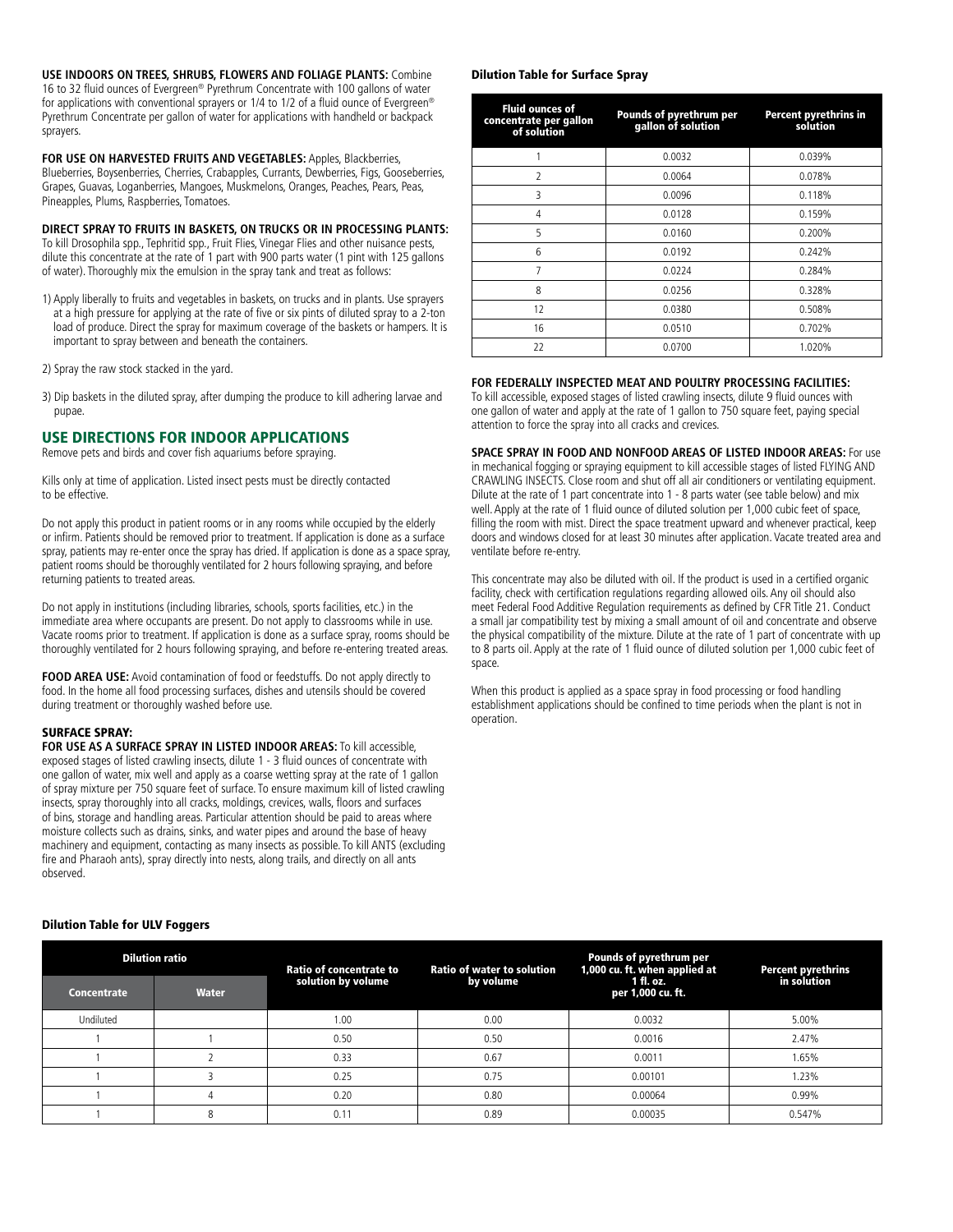**FOR USE ON SWEET POTATOES IN STORAGE:** To kill Fruit Flies and Vinegar Flies, dilute this concentrate at 1 part to 14 parts water (9 fluid ounces with one gallon of water). Apply as a space fog with a mechanical fogger capable of producing particles of aerosol size at the rate of 1 gallon diluted spray per 100,000 cubic feet of space. Apply only when flying insects are present. Several applications may be necessary during periods of heavy infestation, but do not make more than 10 applications.

**FOR USE ON STORED PRODUCTS:** The product can be used to kill accessible stages of listed insects on the following stored commodities: Almond Nutmeat and Shells, Barley, Beans, Birdseed, Buckwheat, Cocoa Beans, Corn, Cottonseed, Dried Apricots, Dried Fruit, Dried Prunes, Figs, Flax, Grain Nuts, Oats, Peanut, Pistachio, Raisins, Rice, Rye, Sorghum, Tobacco, Wheat, and Walnut Nutmeat and Shells held in storage.

**DRIED FRUIT PRODUCTS IN STORAGE OR BEING PROCESSED:** To kill the following stored product pests: Dried Fruit Beetle and Saw-Toothed Grain Beetle. Remove and destroy infested products. Dilute concentrate at the rate of 1 part concentrate to 8 parts water and mix well. Disperse the solution as a fine mist in the air above the trays and shelves. Do not apply to fruit directly. If the solution is applied as a space spray, use one ounce diluted spray per 1,000 cubic feet of space. Immediately following application, leave the room closed off for 1 hour. Thoroughly ventilate the treated area before re-entry. Do not apply more than 1 time per day. Sweep up and destroy fallen insects.

#### **ON ALMONDS, PEANUTS, PISTACIOS AND WALNUTS IN BULK OR IN BAGS:**

To kill the following stored product insects: Almond Moths, Angoumois Grain Moths, Ants (excluding fire and Pharaoh ants), Cadelles, Cigarette Beetles, Confused Flour Beetles, Drugstore Beetles, Flat Grain Beetles, Granary Weevils, Indian Meal Moths, Lesser Grain Borers, Maize Weevils, Mediterranean Flour Moths, Merchant Grain Beetles, Red Flour Beetles, Rice Weevils, Rusty Grain Beetles, Saw-Toothed Grain Beetles and Square-necked Grain Beetles, dilute 2.0 fluid ounces of Evergreen® Pyrethrum Concentrate per gallon of water and apply as a coarse wet spray over the top of stored nuts or the outside surface of stacked bagged nuts at the rate of 4 gallons per 1,000 square feet. Apply at weekly intervals for about 6 weeks and then at 15-day intervals. The first two applications should be applied at the rate of 4 gallons per 1,000 square feet and subsequent treatments should be applied at the rate of 2 gallons per 1,000 square feet.

**TREATMENT OF STORED GRAIN AND SEED AREAS:** For best results to kill stored product pests in grain and seed storage areas and stored grain and seed, treat the area when it is empty of product, as a protectant applied as commodity is put into storage, and as a surface spray once it is in storage.

**FOR USE IN STORAGE SITES:** This concentrate can be used to treat grain and seed in warehouse bins and trucks, cargo ships, mills, bin hoppers, elevators and conveying equipment as a clean up prior to using them for storage. In mills and elevators, all graininfested accumulations should be removed from the bin hoppers. All storage areas and conveying equipment should be thoroughly cleaned by sweeping out the waste grain, cobwebs and other debris from the walls and rafters as well as on the floor and door frames with special attention to material lodged in the cracks and crevices. All debris should be removed and burned to kill eggs and insects that might be present.

For farms, particular attention should be given to cleaning up around the used feed and grain bags, grain residues from wagons, harvesting equipment and feed troughs. Newly harvested grain should not be placed in the same bin with carry-over grain, and all carryover grain stocks that are not treated with grain protectant should be fumigated. These cleaning operations should be done within two or three weeks before harvest.

After above sanitation measures have been employed, spray all areas prior to use for storage with 1 part to 22 parts water (6 fluid ounces with one gallon of water) up to 1 part to 8 parts (1 pint with one gallon of water). Apply at the rate of one gallon per 750 square feet on walls, floors, ceilings and partition boards of bins, paying particular attention to forcing the spray into all cracks and crevices.

FOR USE AS A GRAIN PROTECTANT: This concentrate when diluted with water and sprayed directly on grains will effectively protect the grain against grain storage insects for a full season or approximately 8 months. Dilute at the rate of 1 part to 22 parts water (6 fluid ounces with one gallon of water). Thoroughly mix the emulsion and apply at the rate of 5 gallons per 1,000 bushels of grain as it is carried along a belt or as it enters the auger or elevator. This concentrate may be used in combination with a registered fumigant for use on heavily infested stored products.

Monthly inspections should be made. If the top 2 or 3 inches are infested, re-treat applying at the rate of 2 gallons of diluted material per 1,000 bushels of stored product.

**SURFACE TREATMENT OF STORED GRAIN AND SEED:** To kill Indian Meal Moths, Angoumois Grain Moths and Mediterranean Flour Moths, monthly inspections should be made after the grain is placed in storage. If the top two or three inches are infested, dilute 1 part Evergreen® Pyrethrum Concentrate with 14 parts of water and apply at the rate of 2 gallons per 1,000 square feet of grain. Rake the mixture into the grain to a depth of 4 inches.

#### FOR USE ON LISTED ANIMALS:

- 1) To kill Horn Flies, House Flies and Gnats, dilute at the rate of 1.5 to 3 fluid ounces per gallon (12 ml to 24 ml/L) of water and apply to wet hair thoroughly, paying particular attention to topline, underline, flanks, withers and other infested areas. Repeat treatment at intervals of 5 to 12 days for small insect populations or as needed when flies are emerging in large numbers.
- 2) To kill stable flies, dilute at the rate of 2.5 to 4 fluid ounces per gallon (20 ml to 32 ml/L) of water and apply at a quart per adult animal to wet hair thoroughly, paying particular attention to legs, flanks, barrel, topline and other body areas commonly attacked by these flies. Repeat treatment each week as needed.
- 3) To kill face flies, dilute at the rate of 2.5 fluid ounces per gallon (20 ml/L) of water and apply using spray, which produces large wetting droplets. Apply to face of animal in the morning before releasing to pasture. Apply sufficiently to wet the face but not more than 1-1/2 ounces (  $28.35 g - 42.52 g$ ) of spray solution per animal. Repeat daily as needed.
- 4) To kill biting and sucking lice on livestock, dilute at the rate of 1 quart with 60 gallons (226.8L) of water (1.5 fluid ounces with 2 gallons [6 ml/L]) and spray to thoroughly wet hair of animal, including the head and brush of the tail. Repeat treatment in 10 days to kill newly hatched lice.
- 5) To kill poultry lice, use dilution of 2.5 to 4 fluid ounces of concentrate per gallon (20 ml to 32 ml/L) of water. Spray roosts, walls and nests or cages thoroughly. It is not necessary to remove poultry from the housing unit during treatment. This should be followed by spraying over the birds with a fine mist.
- 6) To kill mites on poultry and in poultry houses, dilute at the rate of 2.5 to 4 fluid ounces per gallon (20 ml to 32 ml/L) of water and spray crevices of roost poles, cracks in walls and cracks in nests where the mites hide. This should be followed by spraying over the birds with a fine mist.
- 7) To kill sheep "Tick" or Ked, dilute at the rate of 1.5 to 3 fluid ounces per 4 gallons (3 ml/L to 6 ml/L) of water and thoroughly wet all portions of the body by dipping or spraying with sufficient pressure and with a nozzle adjustment to give penetration of the wool. Treat at a rate sufficient to wet the animal.
- 8) To kill fleas and brown dog ticks on livestock and to obtain protection against reinfestation, dilute at the rate of 9 fluid ounces per gallon (71 ml/L) of water and wet the animal by dipping or spraying. This product may also be used for livestock/pet quarters. Do not spray pets. For best results against fleas and brown dog ticks on dogs and cats the kennels and/or animal quarters and bedding should be treated. Remove and destroy pet's old bedding. To reduce infestation, thoroughly spray the animal's bedding and sleeping quarters. Also spray the entire inside surface of dog houses. Put fresh bedding in pet's quarters after spray has dried. Also treat dogs and cats [pets] with a registered flea and tick control product before allowing them to reenter treated area.
- 9.) To kill adult darkling beetle (lesser meal worm) in poultry houses, dilute 2.0 – 5.0 teaspoons (10 – 25 ml) of EVERGREEN® Pyrethrum Concentrate per gallon of water. Using a power or proportioner-type sprayer, apply a uniform spray until wet at pressures of 80 to 100 pounds per square inch to surfaces such as interior walls, roosting posts, structural support pillars, and other surfaces where adult beetles are observed. One gallon of spray mixture covers 250 – 500 square feet (23 m2 – 46 m2). Do not contaminate food/feed or water. For maximum effectiveness, treatments should coincide with each growout or sanitation procedure. Indoor control can be enhanced by making perimeter treatments around the outside of buildings. To prevent immigrating adult beetles, apply a uniform band of spray 2 feet (0.6 m) up and 1–4 feet  $(0.3 - 1.2 \text{ m})$  out from the foundation.

**FOR USE IN BARNS, DAIRIES, MILKING PARLORS, MILKING ROOMS AND POULTRY HOUSES: To kill the following flying insects:** Fruit Flies, Gnats and Small Flying Moths, dilute at the rate of 2.5 fluid ounces per gallon of water. Apply as a fog or fine mist (at approximately 2 fluid ounces per 1,000 cubic feet of space, directing the nozzle for maximum coverage and above livestock and poultry toward the ceiling and upper corners of the area being treated. For best results, close doors and windows before spraying, and keep them closed for 15 minutes immediately following application. Applicator should exit the treated area immediately, and thoroughly ventilate it before re-entry. Sweep up and destroy fallen insects.